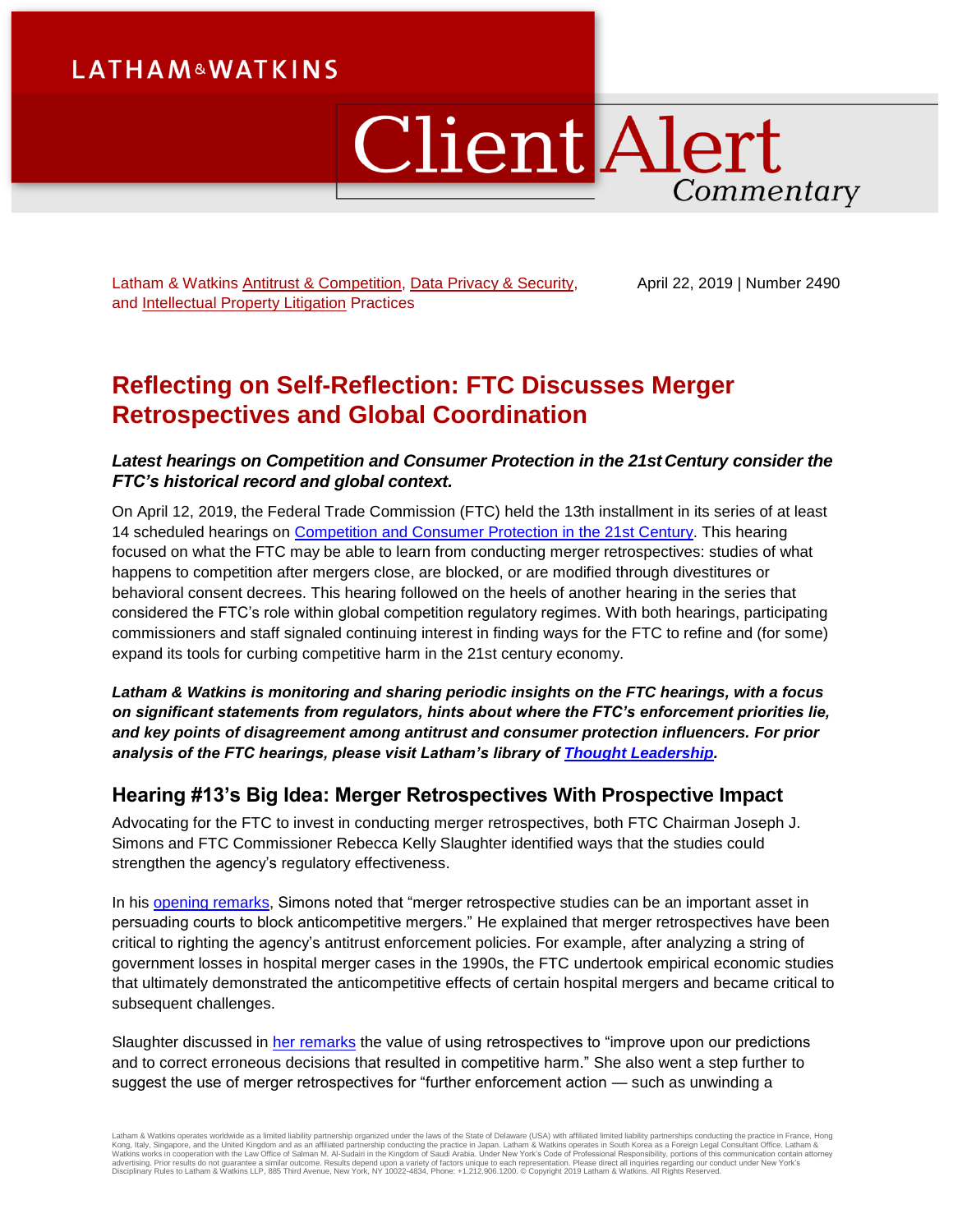consummated merger or challenging anticompetitive conduct — [when] necessary to protect and restore competition."

## **Key Remarks**

 *"[If] we make clear at the time a vertical transaction is cleared that it will be the subject of a future retrospective review, that may have the benefit of a disciplining effect on the merged firm."* Rebecca Kelly Slaughter, FTC Commissioner

Through her remarks, Slaughter indicated that merger retrospectives may be used as a tool to actively monitor parties to cleared transactions. By putting parties on notice that the FTC will be analyzing the competitive effects of a merger (as opposed to the nebulous threat that an antitrust agency can always re-emerge to regulate anticompetitive behavior), Slaughter suggested that parties may be more incentivized to make good on promises to lower prices, increase quality for customers, or realize efficiencies. Panelists also discussed other possibilities to keep merging firms aware of the FTC's retrospective goals and, importantly, how the FTC can obtain data to make economic studies possible beyond the data collected during the investigation or consent process. Angelike A. Mina of the FTC's Bureau of Competition [highlighted](https://www.ftc.gov/system/files/documents/public_events/1466002/slides-hearings-april_12.pdf) the use of the FTC's 6(b) subpoena authority to collect data and responses to defined interrogatories from companies in industries in which parties have merged (including, but not limited to, the merging parties). Professor Nancy Rose of the Massachusetts Institute of Technology Department of Economics [advocated](https://www.ftc.gov/news-events/audio-video/video/ftc-hearing-13-april-12-session-2-merger-retrospectives) for including provisions in consent decrees and structural divestitures that require the parties to submit data to allow for continued monitoring over time.

 *"That our methods of analysis make sense in theory is important, but if they do not enable us to make reliable predictions in practice, what good are they?"* Joseph J. Simons, FTC Chairman

Several panelists and speakers, including Simons[, agreed](https://www.ftc.gov/news-events/audio-video/video/ftc-hearing-13-april-12-session-1-merger-retrospectives) that merger retrospectives can be used to test and improve the tools that antitrust agencies employ to analyze potentially anticompetitive mergers. The central question is, do these tools reliably predict merger outcomes, or do they result in too many false positives or negatives? While antitrust agencies once were largely limited to drafting predictive inferences on the basis of market shares and measures of concentration, econometricians have developed increasingly sophisticated merger simulation and other modeling techniques that are designed to predict the likely consequences of horizontal and vertical combinations. Merger retrospectives could help the FTC and others assess whether these techniques are as accurate as they are complex. Moreover, regardless of the increased sophistication for certain types of modeling, Professor Jeff Prince of Indiana University's Kelley School of Business [noted](https://www.ftc.gov/news-events/audio-video/video/ftc-hearing-13-april-12-session-1-merger-retrospectives) that retrospective merger findings for non-price outcomes remains mixed, and hearing participants stressed the need to further develop measures to test for factors like quality and innovation, instead of just price.

# **Hearing #11's Big Idea: Regulating Competition Is an Increasingly Global Exercise**

The 11th hearing was titled "The FTC's Role in a Changing World," and the overwhelming consensus among panelists — who included current and former competition regulators from Canada, Zambia, the European Commission, the UK, Australia, Kenya, Brazil, France, Portugal, Argentina, Nigeria, Singapore, and Hong Kong — was that global coordination is increasingly critical to effective competition policy. As businesses and the technology they use are increasingly global in scope, companies should expect that competition regulators are taking cues from one another and working with one another on enforcement matters.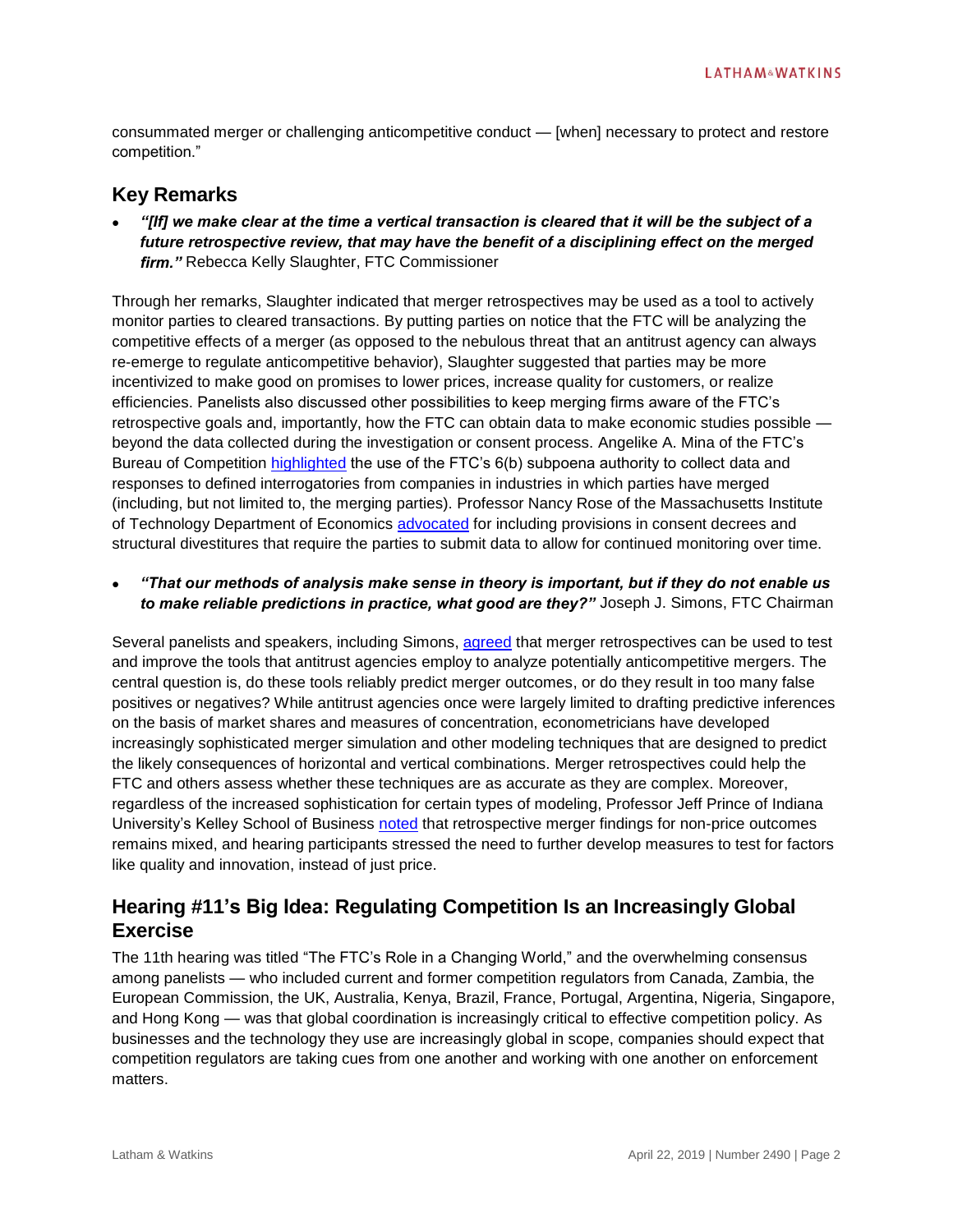# **Key Remarks**

 *Unless agencies are "revisiting the adequacy of [their] framework every five years at a minimum [they're] missing a good game and probably not doing [their] job properly."* William E. Kovacic, former FTC Chairman and Professor of Law at George Washington University Law **School** 

Former FTC Chairmen William E. Kovacic [introduced](https://www.ftc.gov/news-events/audio-video/video/ftc-hearing-11-march-25-session-2-ftcs-role-changing-world) the international theme of the conference by tracing the "major ways in which the world competition policy, data protection and consumer protection have changed" over the last several decades. He then lauded the "dramatic increase in the number of cross border alliances, [and] international networks to promote the development [and] improvement of competition law to set international standards, to promote the conversation." Kovacic further noted that "agencies have engaged in a remarkable process of innovation and adjustment" in the face of technological and market changes, but cautioned that "public institutions entrusted with [the] oversight" of innovative market actors "be no less inventive or dynamic" than the market actors themselves. More broadly, he highlighted the importance of competition regulators regularly recalibrating their framework, "because the array of changes in the world today dictate those changes."

 *"[S]uch conduct threatens to create an appearance to the public that, rather than focusing on consumers and competition, enforcers are reacting to, and seeking to one-up, one another. This perception could undermine globally enforcers' efforts to protect competition and consumer welfare."* Noah Joshua Phillips, FTC Commissioner

FTC Commissioner Noah Joshua Phillips began the second day of the hearing by [highlighting](https://www.ftc.gov/system/files/documents/public_statements/1508879/phillips_-_opening_remarks_ftc_international_hearings_3-26-19_1.pdf) the value of the FTC, considering its actions within a global context. He said, "[t]he world is globalized, and the global emphasis on competition and consumer protection issues we see now underscores the need for us to consider not only how our enforcement efforts affect domestic policy and behavior, but also the international ramifications of these decisions." He went on to encourage coordination with competition agencies around the world in merger and conduct investigations, and to caution that excessive deviations in outcomes could undermine the credibility of competition agencies worldwide: "While some differences between outcomes across jurisdictions are to be expected, unwarranted inconsistencies — for instance, where deviations are not justified by clearly established rules or traditions — can raise serious concerns. And they can call into question the validity of such efforts not only in the jurisdiction at issue, but in others, as well." He identified, in particular, a concern that "actions (or alleged failures) of jurisdictions globally, and allegations that various jurisdictions are employing competition laws not to foster competition" but to "to protect national champions" or "vindicate other values." In light of this, Phillips said that the "US has an important role to play in preventing the misuses or the coopting of competition laws."